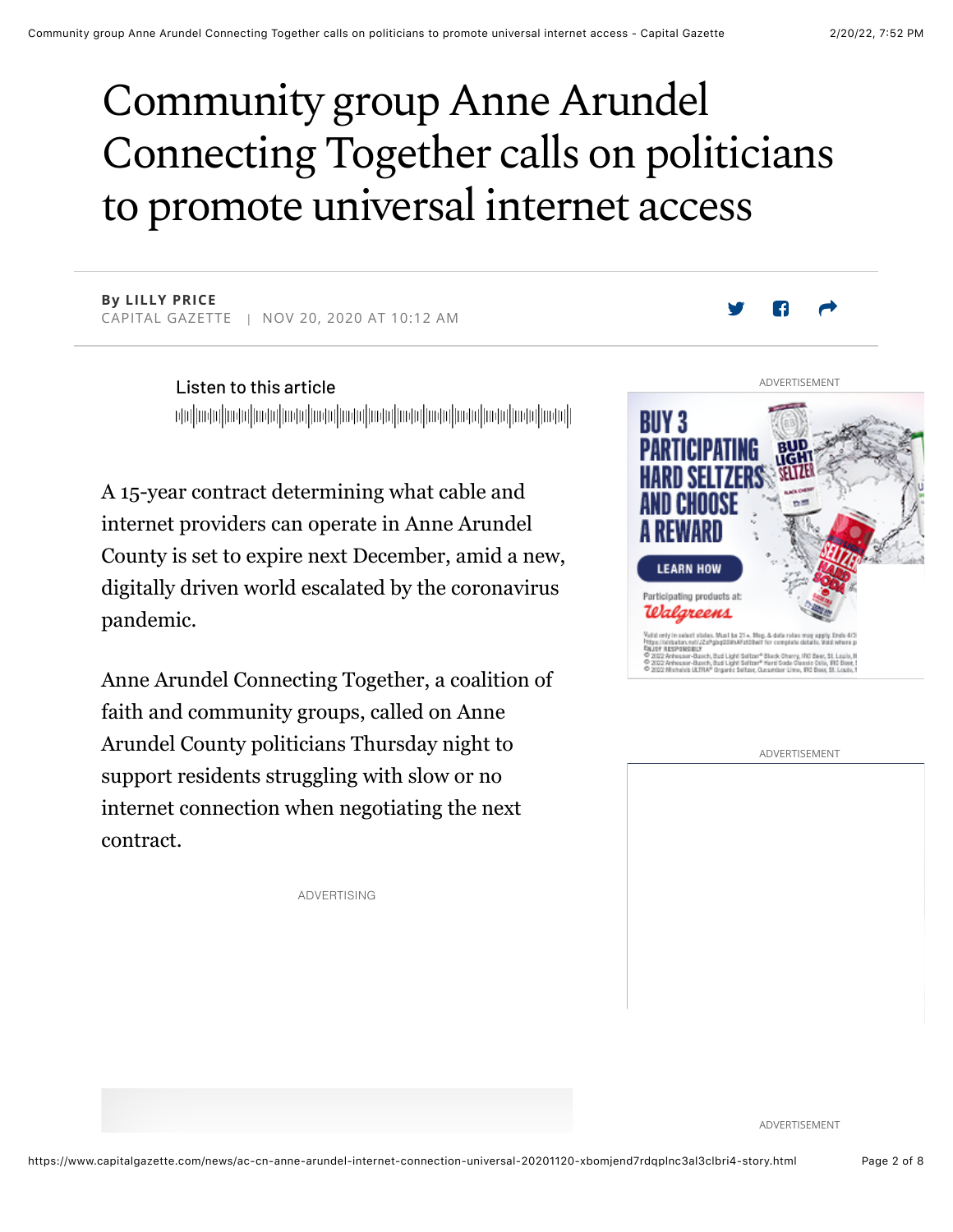Cable companies need to sign franchise agreements with local jurisdictions to offer cable service within a county or city's boundaries. Local governments can collect fees up to 5% of the companies cable revenue. Many cable companies also offer telephone and broadband services, but

governments do not see that revenue.

County Executive Steuart Pittman and County Council members Jessica Haire, R-Edgewater; Allison Pickard, D-Millersville; Andrew Pruski, D-Gambrills; Lisa Rodvien, D-Annapolis; Democratic state Sens. Pamela Beidle and Sarah Elfreth and Dels. Joseline Peña-Melnyk and Dana Jones all agreed to work with ACT and invite stakeholders from all socioeconomic and racial backgrounds to be apart of contract negotiations in December 2021.

Pittman said of all havoc brought by the pandemic, one silver lining is it exposed holes in community safety nets. He said he wasn't aware the agreement was up for revision and is in favor of establishing universal internet access.

# [Most read] Sunday Jumble »

#### "It containly showed us if we don't provide this

#### **LATEST NEWS**

'l enjoyed becoming a part of the fabric of the community.' Longtime WRNR host Bob Waugh reflects on time on airwayes FEB 13, 2022

 $|?|$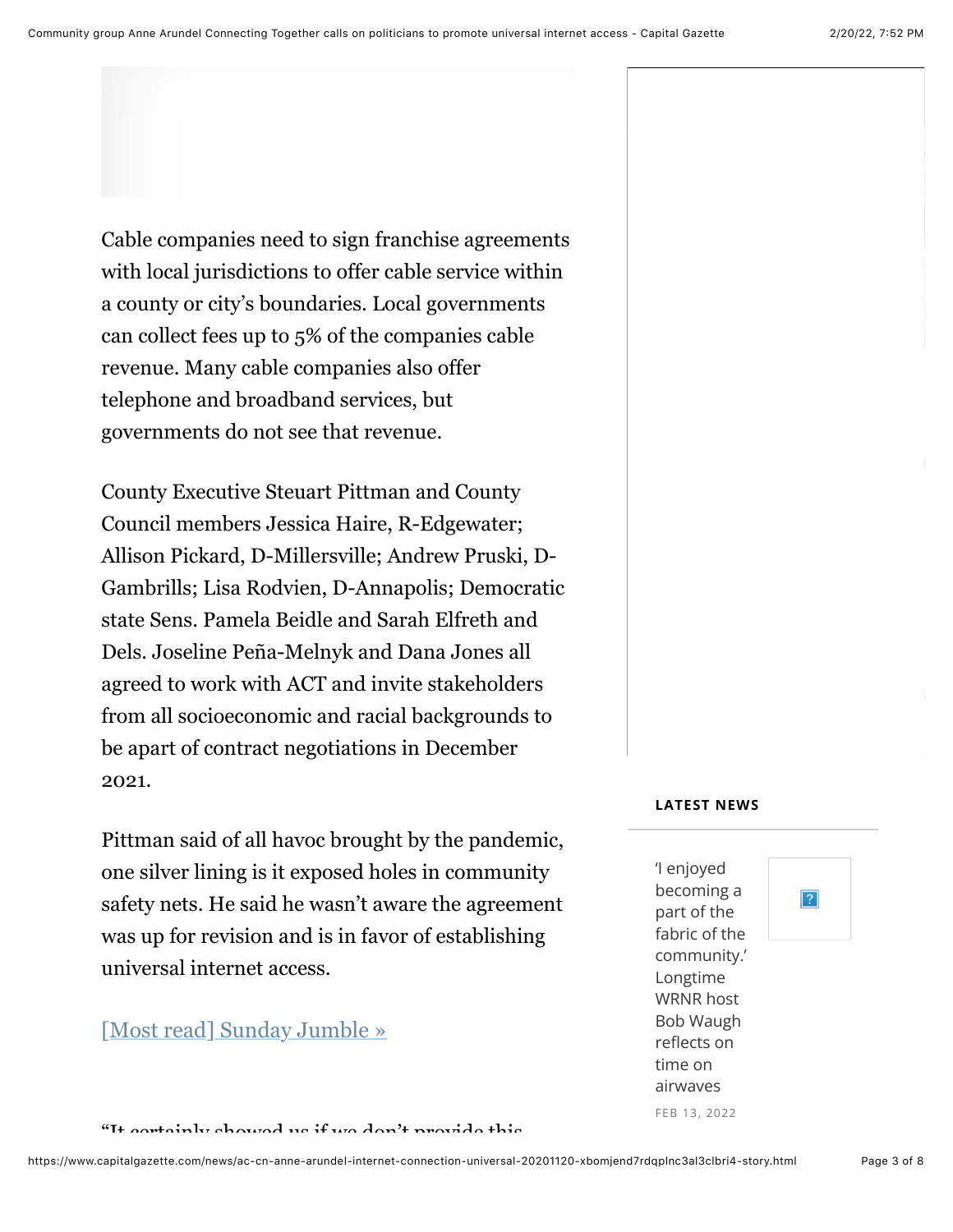It certainly showed us if we don't provide this access to our families ... and folks of all ages in this county, we're failing them," Pittman said. "It's a modern human right that we need to deliver on, and I want to be one of the first counties in the county to do this universally."

The coronavirus pandemic thrust most aspects of society into a socially distant, online environment, making internet connections even more critical for school and work. The coalition wants the county to provide universal internet access for all residents at a low cost as a long-term solution to connectivity woes many residents experience.

How the county would provide universal internet access hasn't been proposed in detail. Instead, the coalition sees the upcoming franchise agreement with cable operators as a starting point to improve connectivity across the county and resolve the issues people are experiencing during the pandemic.

Some residents sit in their car for hours so their children can connect to a retailer's Wi-Fi, said Julie Carlson, an Anne Arundel Connecting Together member and congregant at First Presbyterian Church of Annapolis.



ADVERTISEMENT

### Sponsored Links by Taboola **You May Like**

**Forget Expensive Roofing…**

**These Cars Are So Loaded It's Hard to Believe They'r…**

**Mature Trainer: This Is What "In Shape" Older Women …**

**Eat This Every Day To**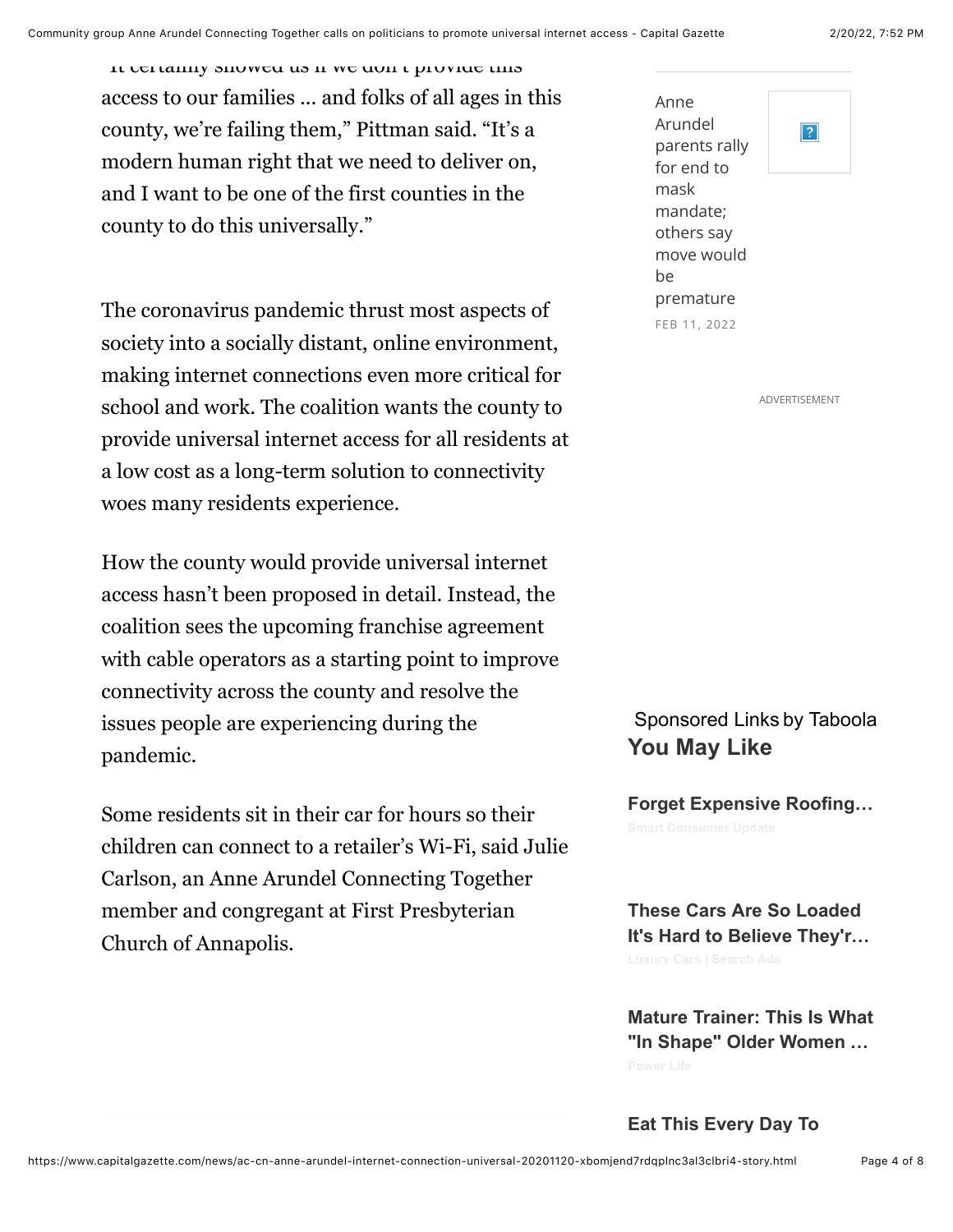| ? | Daily Top Stories Newsletter<br>Daily                                  |
|---|------------------------------------------------------------------------|
|   | Get the day's top news, sports, opinion,<br>features and local events. |
|   |                                                                        |

Residents without the means to afford faster internet and those who live in parts of the county without access must go to immense lengths to stay connected or otherwise fall behind.

[Most read] Matthew Johnston : Green Infrastructure Master Plan balances growth, conservation | COMMENTARY »

Internet connections in households — especially those with weaker connections — are strained as parents and children use the internet for work, school and entertainment. Sometimes all at the same time. Unemployed workers must file jobless claims on an online portal and need the internet to apply for jobs.

Morgan Binnix, a librarian at Anne Arundel County Public Library in Edgewater, said Thursday she's seen a constant flood of people requesting to use or rent computers as users keep their businesses afloat and their children educated.

To keep up with the demand, county libraries have begun offering Wi-Fi hot spots that extend to cover  $t_{\rm{eff}}$  and parking lot.

# **Empty Your Bowels Every…**

ADVERTISEMENT

#### **MOST READ**